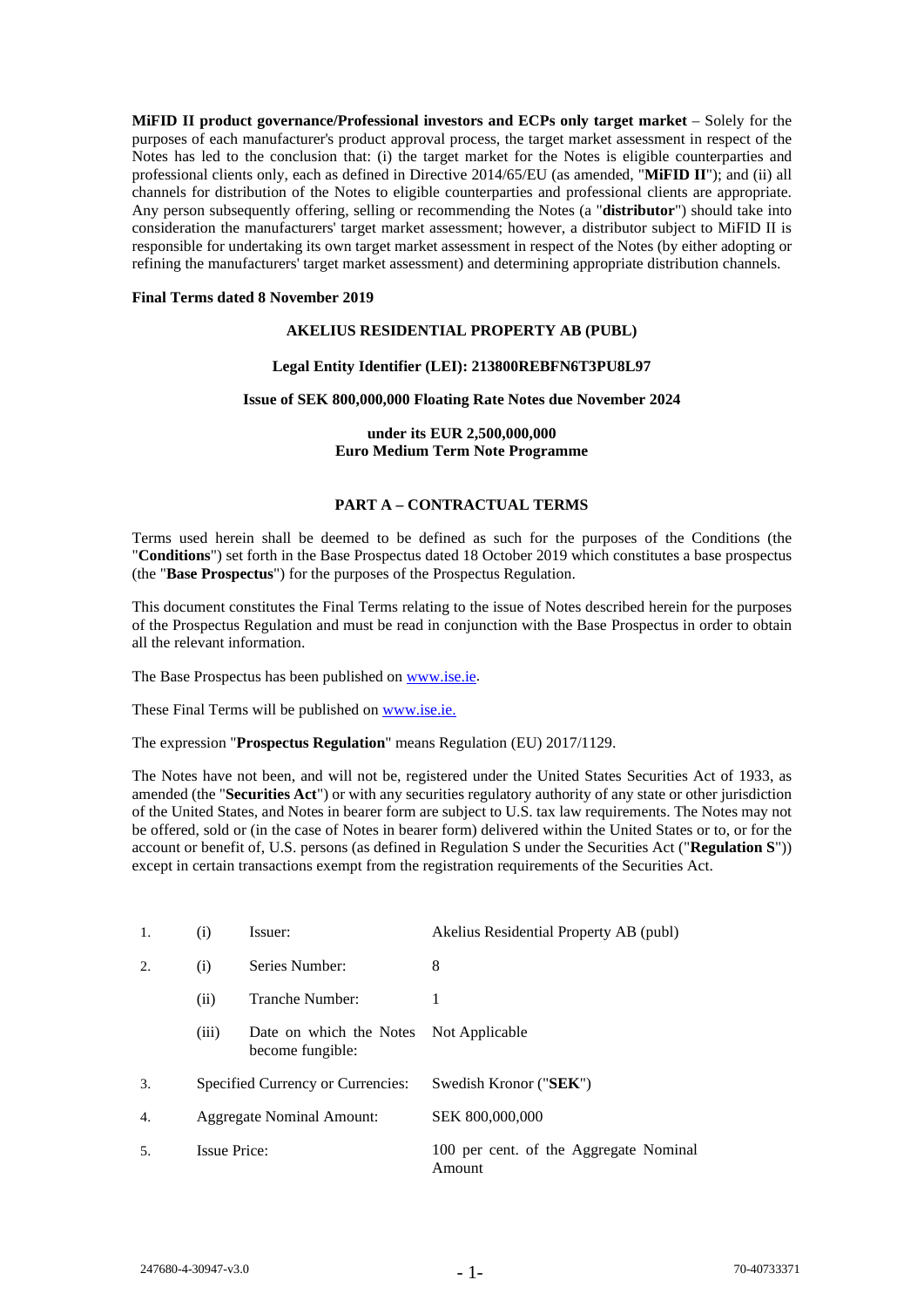| 6.                                  | <b>Specified Denominations:</b><br>(i) |                                                                       | SEK 2,000,000 and integral multiples of<br>SEK 1,000,000 in excess thereof                                                                                       |
|-------------------------------------|----------------------------------------|-----------------------------------------------------------------------|------------------------------------------------------------------------------------------------------------------------------------------------------------------|
|                                     | (ii)                                   | <b>Calculation Amount:</b>                                            | SEK 1,000,000                                                                                                                                                    |
| 7.                                  | (i)                                    | <b>Issue Date:</b>                                                    | 12 November 2019                                                                                                                                                 |
|                                     | (ii)                                   | Interest<br>Commencement<br>Date:                                     | <b>Issue Date</b>                                                                                                                                                |
| 8.                                  |                                        | <b>Maturity Date:</b>                                                 | Interest Payment Date falling in or nearest<br>to November 2024                                                                                                  |
| <b>Interest Basis:</b><br>(i)<br>9. |                                        |                                                                       | 3 month STIBOR<br>$+1.05$ per cent. Floating Rate                                                                                                                |
|                                     |                                        |                                                                       | (see paragraph 15 below)                                                                                                                                         |
|                                     | (ii)                                   | Up/Step<br>Ratings<br>Step<br>Down:                                   | Not Applicable                                                                                                                                                   |
| 10.                                 |                                        | Redemption/Payment Basis:                                             | Subject to any purchase and cancellation or<br>early redemption, the Notes will be<br>redeemed on the Maturity Date at 100 per<br>cent. of their nominal amount. |
| 11.                                 | Change                                 | of<br>Interest<br>or<br>Redemption/Payment Basis:                     | Not Applicable                                                                                                                                                   |
| 12.                                 | Put/Call Options:                      |                                                                       | Change of Control Put Option                                                                                                                                     |
|                                     |                                        |                                                                       | (See paragraph 19 below)                                                                                                                                         |
| 13.                                 | (i)                                    | <b>Status of the Notes:</b>                                           | Senior                                                                                                                                                           |
|                                     | (iii)                                  | Date finance committee<br>approval for issuance of<br>Notes obtained: | 25 October 2019                                                                                                                                                  |

# **PROVISIONS RELATING TO INTEREST (IF ANY) PAYABLE**

| 14. |       | <b>Fixed Rate Note Provisions</b>           | Not Applicable                                                                                                                                                                                                                                         |  |
|-----|-------|---------------------------------------------|--------------------------------------------------------------------------------------------------------------------------------------------------------------------------------------------------------------------------------------------------------|--|
| 15. |       | <b>Floating Rate Note Provisions</b>        | Applicable                                                                                                                                                                                                                                             |  |
|     | (i)   | Specified Period:                           | Quarterly                                                                                                                                                                                                                                              |  |
|     | (ii)  | <b>Interest Payment Dates:</b>              | 12 February, 12 May, 12 August and 12<br>November in each year, commencing on<br>the First Interest Payment Date, up to and<br>including the Maturity Date, subject to<br>adjustment in accordance with the<br>Business Day Convention specified below |  |
|     | (iii) | Payment<br>First<br>Interest<br>Date:       | 12 February 2020                                                                                                                                                                                                                                       |  |
|     | (iv)  | <b>Business Day Convention:</b>             | Modified<br><b>Following</b><br><b>Business</b><br>Day<br>Convention                                                                                                                                                                                   |  |
|     | (v)   | Additional<br><b>Business</b><br>Centre(s): | Not Applicable                                                                                                                                                                                                                                         |  |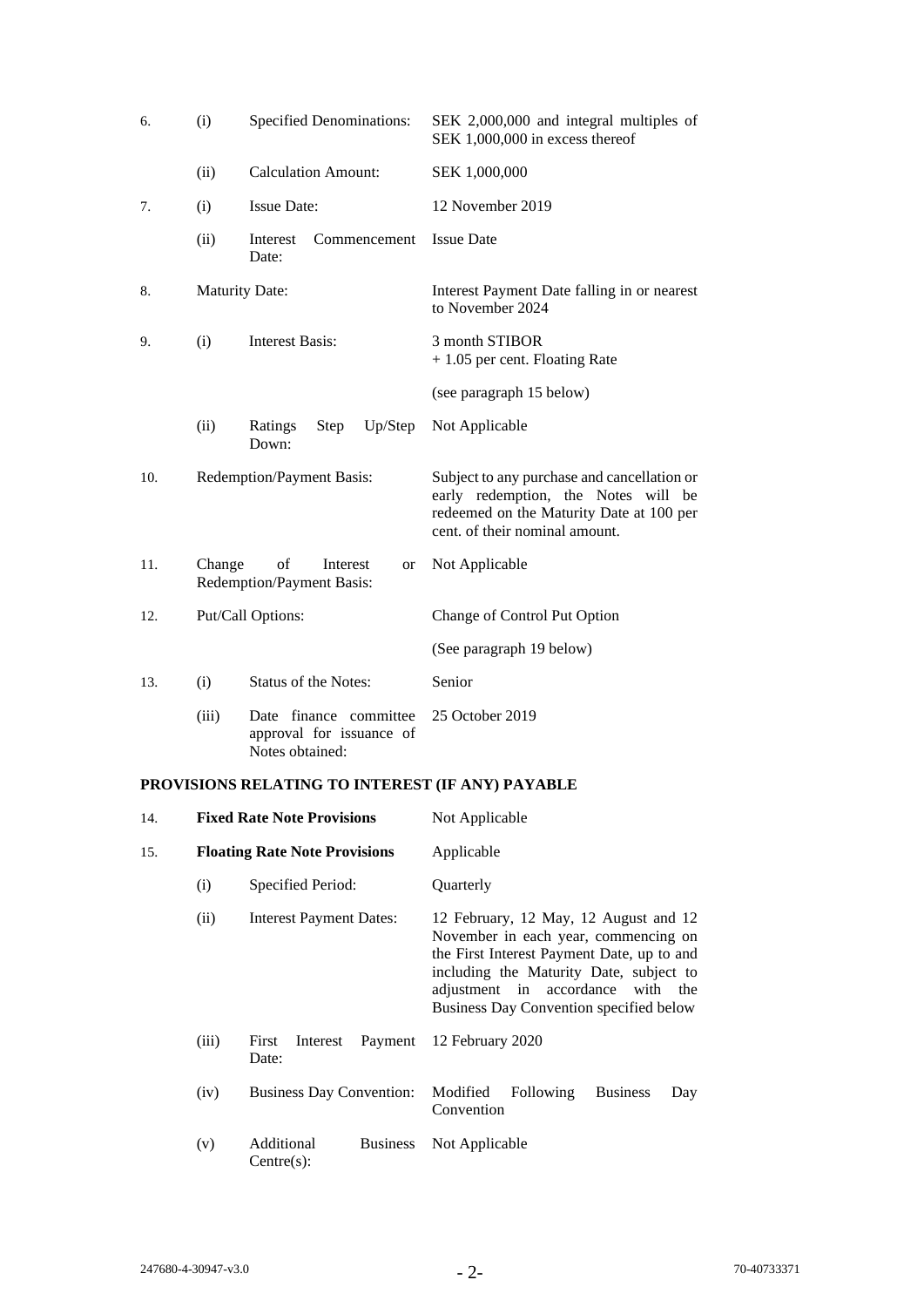|     | (vi)               | Manner                                                                                                                                     | in which the<br>$Rate(s)$ of Interest is/are to<br>be determined: | Screen Rate Determination                                                       |  |
|-----|--------------------|--------------------------------------------------------------------------------------------------------------------------------------------|-------------------------------------------------------------------|---------------------------------------------------------------------------------|--|
|     | (vii)              | Party<br>responsible<br>for<br>calculating the Rate(s) of<br>Interest and/or Interest<br>Amount(s) (if not the<br>Principal Paying Agent): |                                                                   | Not Applicable                                                                  |  |
|     | (viii)             | Screen Rate<br>Determination:                                                                                                              |                                                                   |                                                                                 |  |
|     |                    |                                                                                                                                            | Reference Rate:                                                   | 3 month STIBOR                                                                  |  |
|     |                    |                                                                                                                                            | Interest<br>Determination<br>Date(s):                             | The second Stockholm business day prior<br>to the start of each Interest Period |  |
|     |                    |                                                                                                                                            | Relevant<br>Screen<br>Page:                                       | Nasdaq Stockholm's Website                                                      |  |
|     |                    |                                                                                                                                            | <b>Relevant Time:</b>                                             | 11.00 am Stockholm time                                                         |  |
|     |                    |                                                                                                                                            | Relevant<br><b>Financial Centre:</b>                              | Stockholm                                                                       |  |
|     | (ix)               | ISDA Determination:<br>$Margin(s)$ :<br>Minimum Rate of Interest:<br>Maximum Rate of Interest:<br>Day Count Fraction:                      |                                                                   | Not Applicable                                                                  |  |
|     | $(x_i)$            |                                                                                                                                            |                                                                   | $+1.05$ per cent. per annum                                                     |  |
|     | (xii)              |                                                                                                                                            |                                                                   | 0.00 per cent. per annum                                                        |  |
|     | (xiii)             |                                                                                                                                            |                                                                   | Not Applicable                                                                  |  |
|     | (xiv)              |                                                                                                                                            |                                                                   | Actual / 360                                                                    |  |
|     | $\left( xy\right)$ |                                                                                                                                            | Linear Interpolation:                                             | Not Applicable                                                                  |  |
|     | (xvi)              |                                                                                                                                            | Reference Banks:                                                  | As per the Conditions                                                           |  |
| 16. |                    |                                                                                                                                            | <b>Zero Coupon Note Provisions</b>                                | Not Applicable                                                                  |  |
|     |                    |                                                                                                                                            | PROVISIONS RELATING TO REDEMPTION                                 |                                                                                 |  |
| 17. | Call Option        |                                                                                                                                            |                                                                   | Not Applicable                                                                  |  |
| 18. | Put Option         |                                                                                                                                            |                                                                   | Not Applicable                                                                  |  |

- 19. Change of Control Put Option:
	- (i) Optional Redemption SEK 1,000,000 per Calculation Amount Amount(s) (Change of Control) of each Note:
	- (ii) Change of Control Put As per the conditions Period
- 20. **Final Redemption Amount of**  SEK 1,000,000 per Calculation Amount**each Note**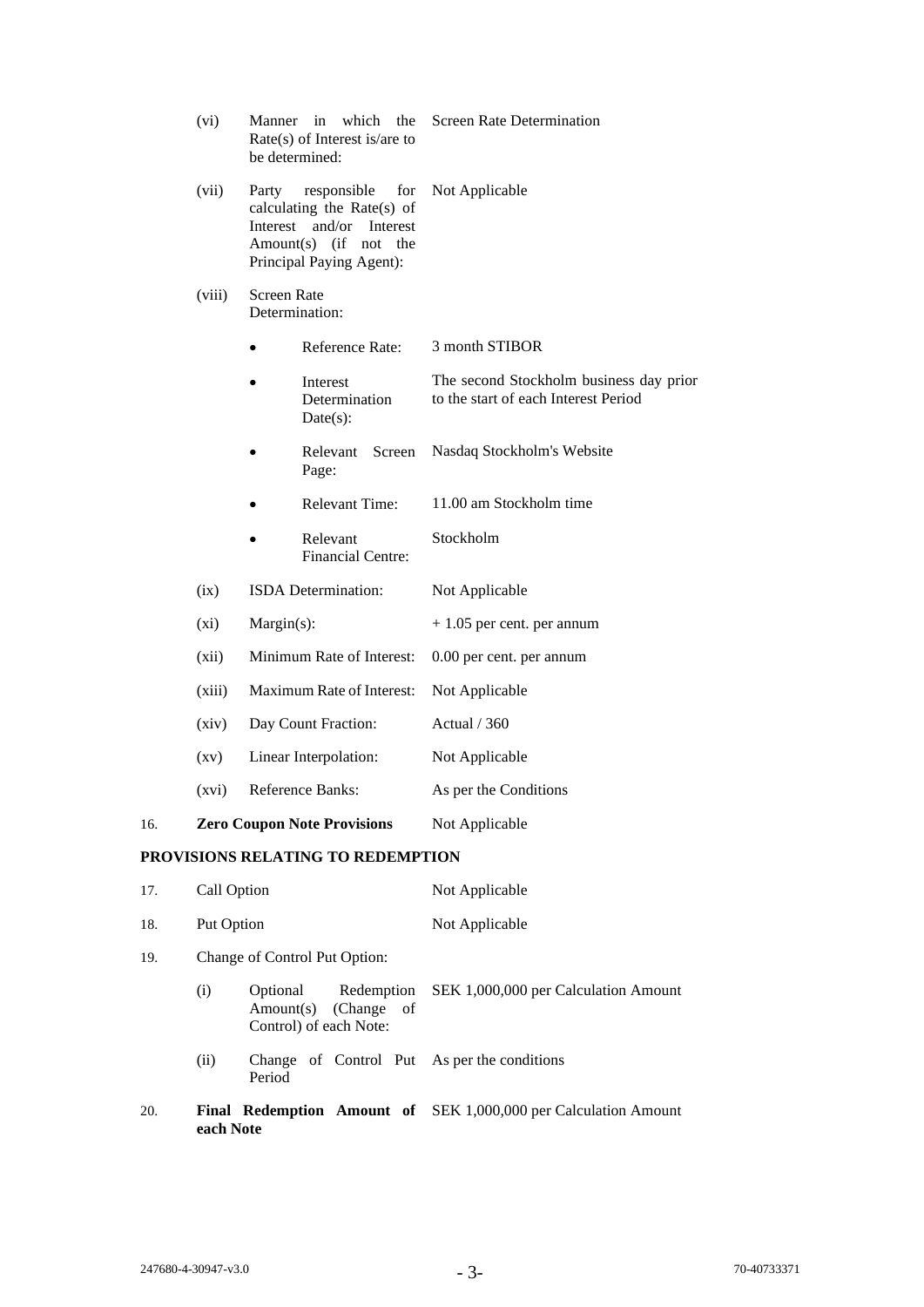| 21. | <b>Early Redemption Amount (Tax)</b> SEK 1,000,000 per Calculation Amount |
|-----|---------------------------------------------------------------------------|
|-----|---------------------------------------------------------------------------|

| <b>Early Termination Amount</b><br>22. | SEK 1,000,000 per Calculation Amount |
|----------------------------------------|--------------------------------------|
|----------------------------------------|--------------------------------------|

## **GENERAL PROVISIONS APPLICABLE TO THE NOTES**

| 23. | Form of Notes:                                                                                                 | <b>Bearer Notes:</b>                                                                                                                                                                                                                                                                                                                           |
|-----|----------------------------------------------------------------------------------------------------------------|------------------------------------------------------------------------------------------------------------------------------------------------------------------------------------------------------------------------------------------------------------------------------------------------------------------------------------------------|
|     |                                                                                                                | Temporary Global Note exchangeable for<br>a Permanent Global Note which is<br>exchangeable for Definitive Notes in the<br>limited circumstances specified in the<br>Permanent Global Note                                                                                                                                                      |
| 24. | New Global Note:                                                                                               | N <sub>o</sub>                                                                                                                                                                                                                                                                                                                                 |
| 25. | Additional Financial Centre(s) or<br>other special provisions relating to<br>payment dates:                    | Not Applicable                                                                                                                                                                                                                                                                                                                                 |
| 26. | Talons for future Coupons to be<br>attached to Definitive Notes (and<br>dates on which such Talons<br>mature): | No                                                                                                                                                                                                                                                                                                                                             |
| 27. | Prohibition of Sales to EEA Retail<br>Investors:                                                               | Not Applicable                                                                                                                                                                                                                                                                                                                                 |
| 28. | <b>Relevant Benchmark:</b>                                                                                     | STIBOR is provided by Swedish Bankers'<br>Association. As at the date hereof, Swedish<br>Bankers' Association does not appear in the<br>register of administrators and benchmarks<br>established and maintained by ESMA<br>pursuant to Article 36 (Register of<br><i>administrators and benchmarks</i> ) of the<br><b>Benchmark Regulation</b> |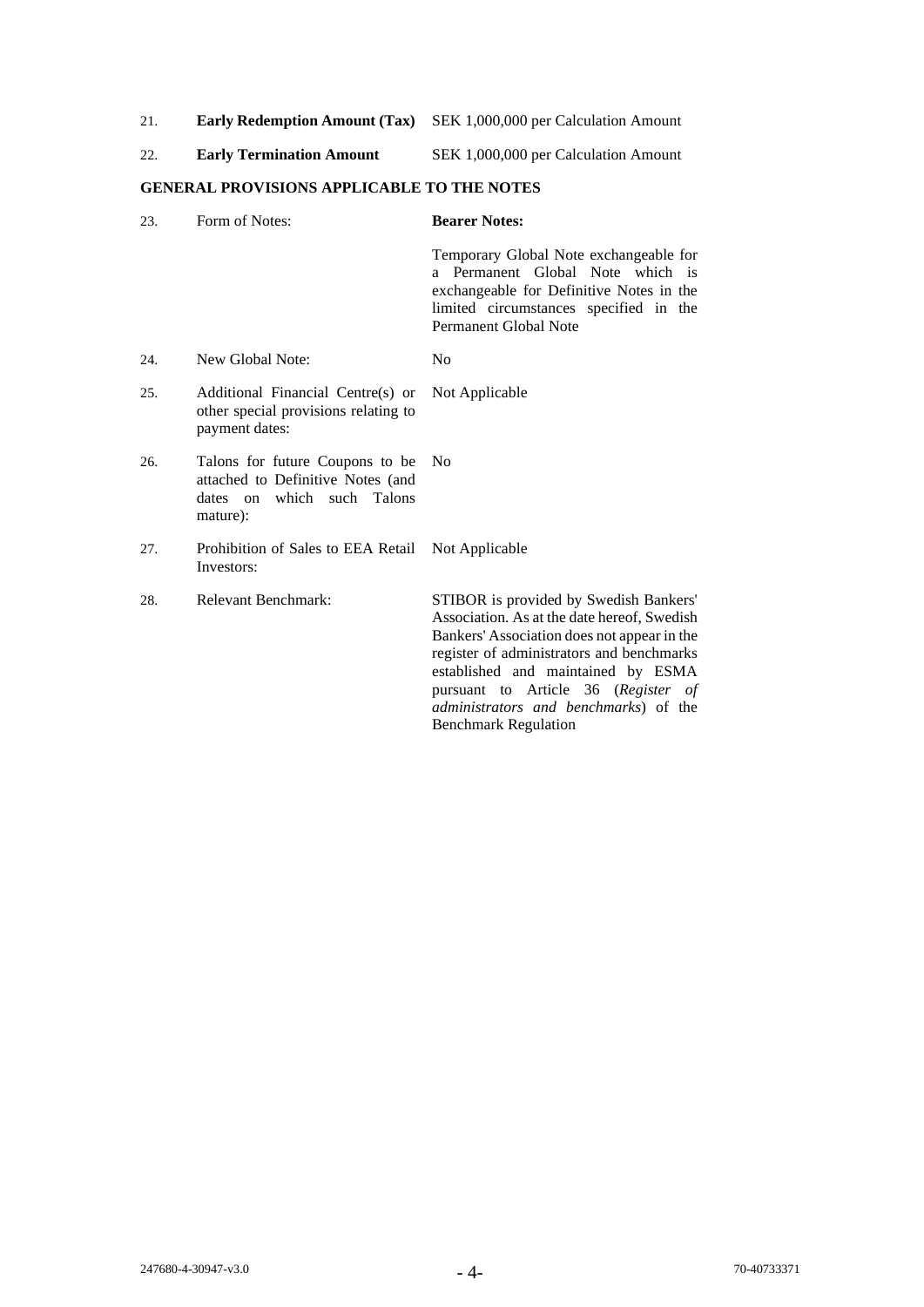Signed on behalf of Akelius Residential Property AB (publ):  $By:$ Pandra Blomqvist Ÿ .... Duly authorised elv Synnes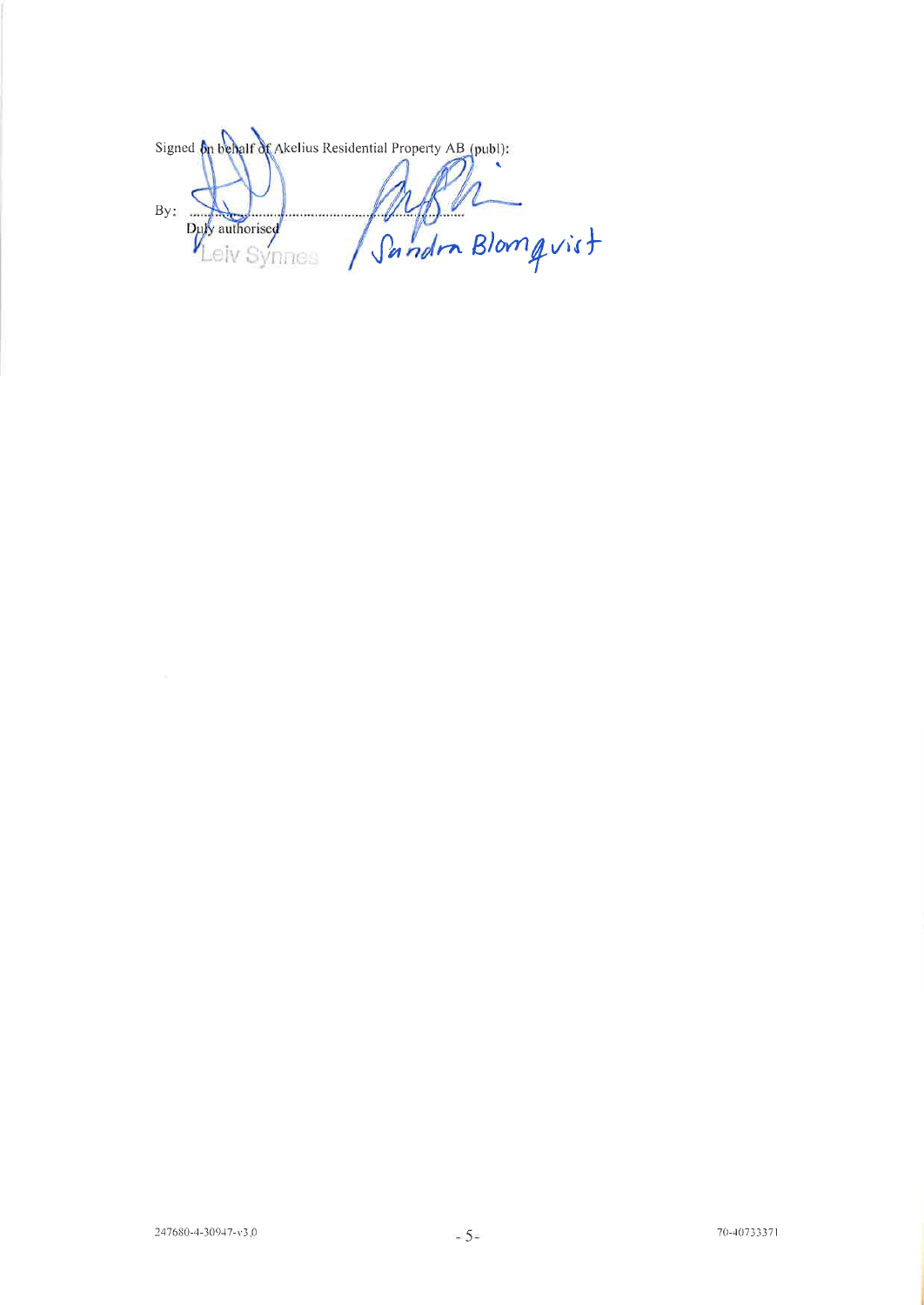### **PART B – OTHER INFORMATION**

## 1. **LISTING AND ADMISSION TO TRADING**

- (i) Listing: Ireland
- (ii) Admission to Trading: Application has been made by the Issuer (or on its behalf) for the Notes to be admitted to trading on the regulated market of the Irish Stock Exchange plc trading as Euronext Dublin with effect from 12 November 2019
- (iii) Estimate of total expenses related to admission to trading: EUR 1,000
- 2. **RATINGS** The following ratings has been assigned to the Notes:

Ratings: S&P Global Ratings Europe Limited: BBB

S&P Global Ratings Europe Limited is established in the EEA and registered under Regulation (EU) No 1060/2009, as amended (the "**CRA Regulation**").

## 3. **INTERESTS OF NATURAL AND LEGAL PERSONS INVOLVED IN THE ISSUE/OFFER**

Save for any fees payable to the Managers, so far as the Issuer is aware, no person involved in the offer of the Notes has an interest material to the offer. The Managers and their affiliates have engaged, and may in the future engage, in investment banking and/or commercial banking transactions with, and may perform other services for, the Issuer and their affiliates in the ordinary course of business.

## 4. **OPERATIONAL INFORMATION**

| ISIN:                                                                           | XS2079078478                                                                                                                                                                                                                                                                                                                                                                                                                                       |
|---------------------------------------------------------------------------------|----------------------------------------------------------------------------------------------------------------------------------------------------------------------------------------------------------------------------------------------------------------------------------------------------------------------------------------------------------------------------------------------------------------------------------------------------|
| Common Code:                                                                    | 207907847                                                                                                                                                                                                                                                                                                                                                                                                                                          |
| Delivery:                                                                       | Delivery against payment                                                                                                                                                                                                                                                                                                                                                                                                                           |
| Names<br>addresses of<br>and<br>additional Paying Agent(s) (if<br>any):         | Not Applicable                                                                                                                                                                                                                                                                                                                                                                                                                                     |
| Intended to be held in a manner<br>which would allow Eurosystem<br>eligibility: | No. Whilst the designation is specified as<br>"no" at the date of these Final Terms,<br>should the Eurosystem eligibility criteria<br>be amended in the future such that the<br>Notes are capable of meeting them the<br>Notes may then be deposited with one of<br>the ICSDs as common safekeeper. Note<br>that this does not necessarily mean that the<br>Notes will then be recognised as eligible<br>collateral for Eurosystem monetary policy |